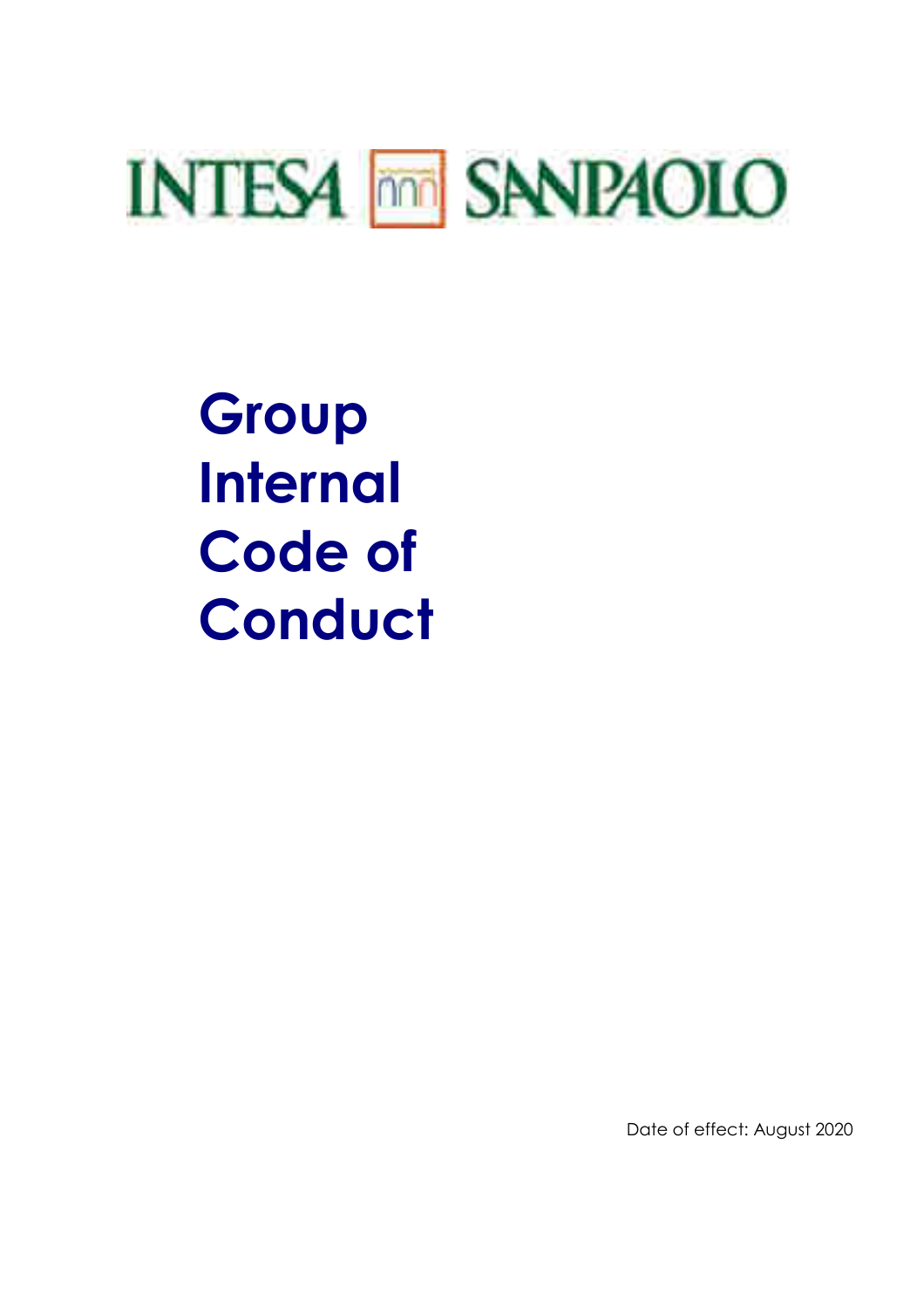#### **SECTION I**

#### **GENERAL INFORMATION**

#### Scope

The principles and rules contained in this Group Internal Code of Conduct (hereinafter the "Code") apply to all Intesa Sanpaolo Group Companies (hereinafter "Companies") which, to that end, are invited to adopt the Code with a resolution issued by the relevant Corporate Bodies. In this context, every Company may make additions and amendments to the Code, containing more stringent or different rules based on the particularities that characterise them, which must first be subject to assessment by the Intesa Sanpaolo Parent Company (hereinafter the "Parent Company"). With regard to Intesa Sanpaolo Branches and Offices located in foreign countries, the Code may, without prejudice to its principles, be subject to adaptations linked to local legislative references.

Within each Company, and according to the specific nature of each category, this Code is applicable to the following "Recipients":

- Management Board Members and Key Function Holders, or members of the management and control bodies
- Employees
- Non-employee Financial Advisors
- Agents
- External collaborators (for example: consultants, suppliers).

The provisions contained in this Code also apply to workers under supply contracts and participants of internship/traineeship initiatives, insofar as they are compatible with the activities carried out and the rules governing the relative relationships.

#### Article 1 – Contents

- 1. This Code:
- cites the collection of values and principles specified in the Code of Ethics, aimed at guiding the conduct of the Recipients, as well as the procedures with which the Companies intend to pursue their mission in compliance with their legal and corporate obligations;
- is supplemented with the legal and supervisory provisions, the relevant collective bargaining agreement, the sector codes and regulations (where these exist) and the individual contracts, which, together with the other regulations adopted by the Group and the individual Companies, constitute a single regulatory framework aimed at ensuring that the Recipients are aware of the expectations that the Group and its stakeholders have of their conduct;
- defines the rules of conduct that the Recipients are

obliged to observe both within workplaces (understood to be any place where their own work activities are performed, including those where they perform flexible working, for example) and outside of them, pursuing the interests of the Company and the Group, the customers, and the shareholders with professionalism, diligence, honesty and fairness and, in any event, acting with transparency and in full respect of people's dignity and integrity. The exercise of decision-making powers and the performance of activities must always therefore be inspired by the aforementioned values and principles, following traceability requirements.

- 2. The Company chooses its own external Collaborators from among entities (natural and legal persons) which share its values and principles.
- 3. Non-compliance with this Code must be deemed a breach of ethical principles and the duties of fairness in relation to the Company, and is therefore subject to the penalties referred to in Article 22.

#### **SECTION II**

#### **OBLIGATIONS AND PROHIBITIONS**

#### Article 2 – Knowledge of regulations and training

- 1. The Parent Company and all Group Companies undertake to promote, through appropriate training and information systems and an adequate internal control system, compliance with the laws and regulations in force and observance of the general principles of conduct contained in this Code, at every decision-making and operational level and in every geographical context in which the respective activities are carried out, in order to safeguard the good standing, integrity and reputation of all Group Companies and all Recipients.
- 2. Everyone is obliged to be familiar with the necessary regulations in order to allow them to correctly perform their tasks and duties, in addition to all other regulations applicable to them, and to monitor updates to such regulations constantly, making particular use of the tools made available by the Company and Group, so as to conduct themselves in accordance with the corporate guidelines and the collection of values and principles contained in the Code of Ethics. If any doubts should arise with regard to the correct interpretation of regulations, everyone is obliged to request the opinion of the relevant corporate functions in order to guarantee correct compliance.
- 3. It is necessary to attend the training courses specified by the Company, and particularly the compulsory training, respecting the expiry dates.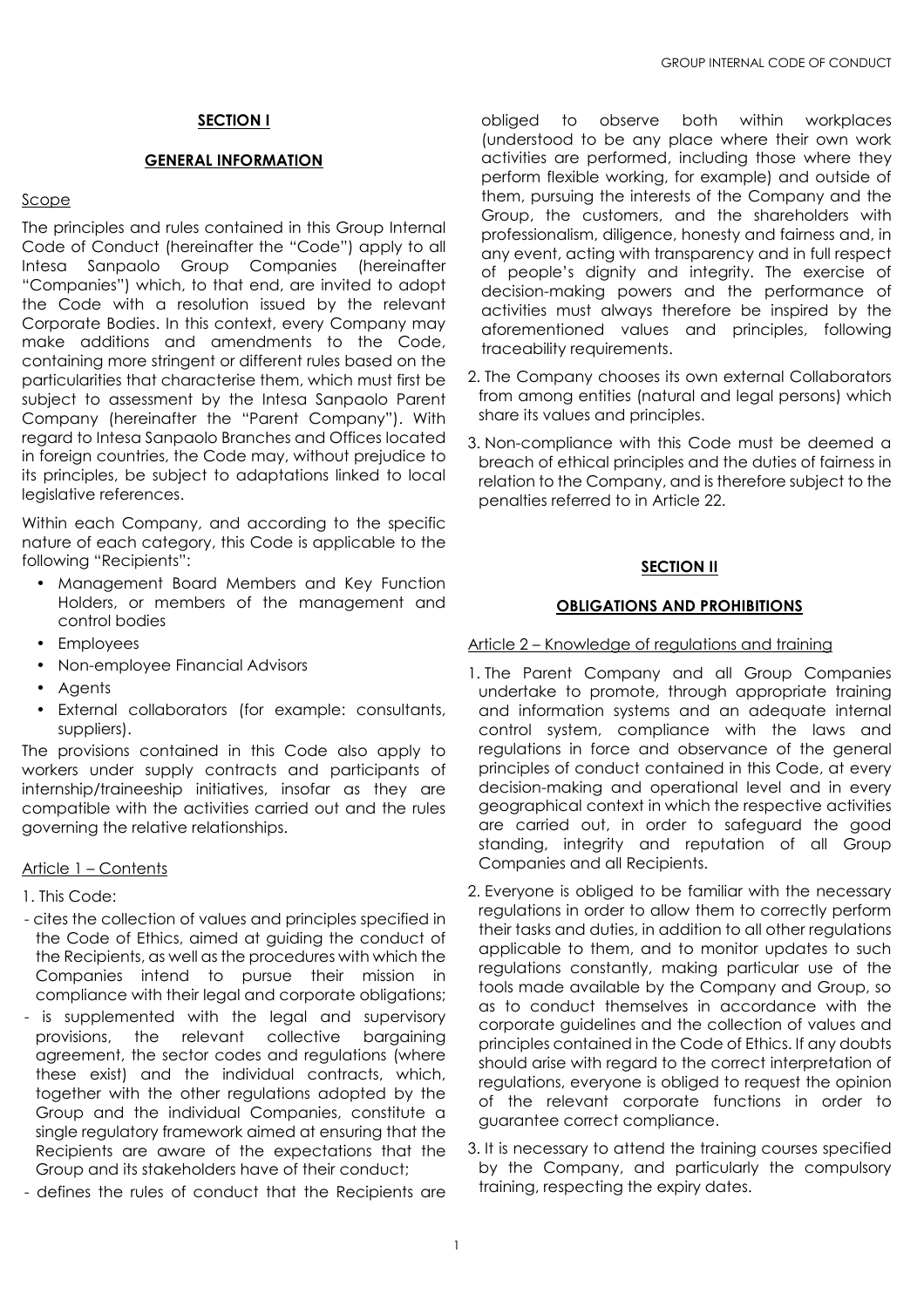4. From among the rules that the Recipients are obliged to know and follow, those relating to the sensitive activities identified in the Company's Organisational, management and control model pursuant to Legislative Decree no. 231 of 8 June 2001, are particularly important (by way of example, it is deemed necessary, due to their intrinsic importance, to cite the regulations on anti-money laundering, the fight against corruption, the abuse of inside and/or confidential information and the falsification of currencies and securities).

Equally, the Recipients are obliged to know and follow the rules on safety at work (Legislative Decree no. 81/2008) which, in particular, establish the duty for Employees to collaborate with their Employer in the pursuit of the objectives for the protection of people's physical and moral integrity.

Consequently, any breaches of the regulations cited in this paragraph shall be assessed with particular rigour, in accordance with the provisions of Article 22 below.

# Article 3 - Conflicts of interest

- 1. In the performance of their functions, the Recipients must abstain from making decisions and from performing activities which are contrary to or in conflict with the interests of the Company and/or the Group, or which are in any case incompatible with their own duties. By way of example, conflicts of interest may arise if personal interests interfere, or could interfere, with the interests of the Company and/or the Group, preventing the objective and effective performance of the Recipient's own functions, or in relation to the pursuit of improper personal benefits as a consequence of the position occupied within the Company and/or Group.
- 2. Without prejudice to the application of the legal, regulatory and statutory provisions concerning noncompetition and limitation of directorships, Management Board Members and Key Function Holders must, to the extent possible, prevent situations characterised by a conflict (even if the conflict is merely potential) between their interests and the interests of the Company and/or Group; in any case, they are obliged to report – according to the legal procedures and following any internal provisions on the matter – all interests which they may have, on their own account or on account of third parties, in any of the Company's and/or the Group's operations, without prejudice to the obligation to abstain from participating in deliberations in which they have a conflict of interest, on their own account or on account of third parties, in the cases provided for by the regulations.
- 3. Without prejudice to the provisions of paragraph 1 above, Employees, Non-employee Financial Advisors, Agents and External Collaborators are obliged to avoid all situations and all activities that place them in conflict

of interest or potential conflict of interest, on their own account or on account of third parties. Moreover, they must immediately report the emergence of any conflicts (even if the conflict is merely potential) between their own interests (whether direct or indirect) and those of the Company and/or Group, to their direct superior, the HR function (or the relevant corporate individual/structure with regard to Nonemployee Financial Advisors, Agents and External Collaborators) and, in the cases provided for by the internal regulations on conflicts of interest and the inside and/or confidential information of third-party issuers, the relevant Compliance Function. The requirements for key managers contained in the provisions on operations with related parties remain without prejudice.

## Article 4 - Out-of-work activities and positions

- 1. Without prejudice to the collective bargaining agreement, and outside of the procedures for the performance of work activities provided for within the Group, Employees are prohibited from:
	- holding the position of an unlimited liability partner in partnerships or the position of sole shareholder in joint-stock companies, with the exception of those existing for the purpose of managing properties and land owned individually or by members of their nuclear family, that is, for no commercial purpose;
	- accepting positions in joint-stock companies that entail legal representation or liability towards third parties;
	- being individual business owners, with the exception of agricultural businesses existing for the sole purpose of managing land owned by the family or carrying out agricultural activities for no commercial purpose, in order to meet their own needs or those of their nuclear family;
	- accepting positions in any other type of company, administration or entity and, more generally, providing their services to third parties, unless explicitly authorised in advance by the Company;
	- performing freelance activities which require registration with specific Professional Associations, self-employment activities, or activities which entail the holding of a VAT number in the absence of advance authorisation from the Company, without prejudice to the cases expressly permitted by this article. Authorisation may be granted for the performance of such activities on an occasional basis or where the circumstances indicated in paragraph 2 arise and, in any case, on the condition that said activities are performed exclusively outside of working hours. If such circumstances and conditions are in place, authorisation to perform such activities on a non-occasional basis, with the obtaining of the relative VAT number, may only be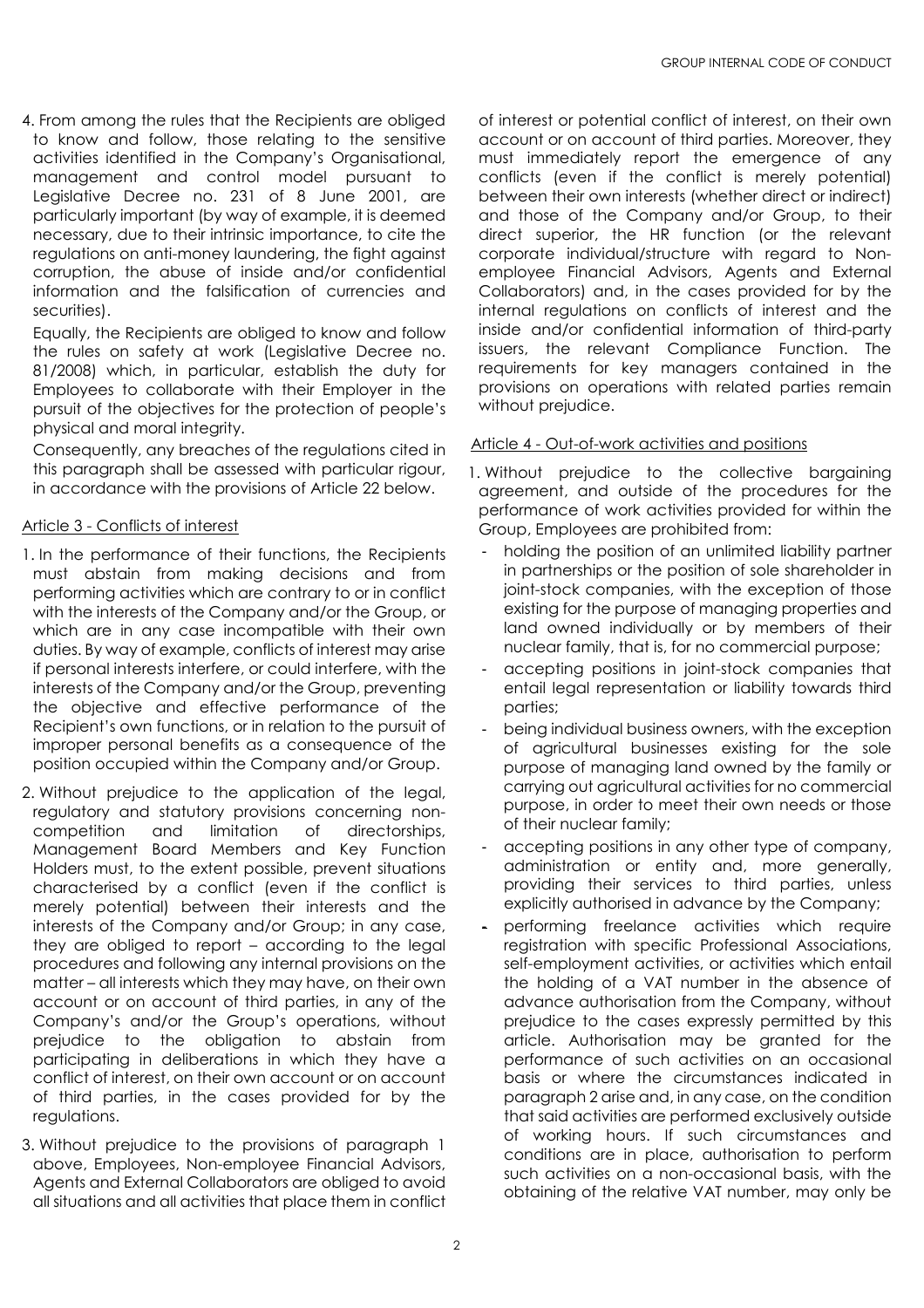granted to Employees under part-time contracts for no more than 25 hours per week.

- 2. The issuing of authorisation is subject to the condition that the activities, positions or work to be performed must not entail or potentially entail:
	- negative effects on the performance of work for the Company;
	- the use of data or information that the Employee can access by virtue of their employment relationship with the Company;
	- the performance of financial speculation activities in which the Employee participates directly or indirectly;
	- direct or indirect participation in activities that are in competition or conflict with the activities carried out by the Company and/or the Group;
	- situations which are prejudicial to the Employee's dignity, which may lead to negative consequences for the Company and/or the Group, including any activity aimed at harming human dignity or inciting violence, hate or any kind or discrimination.
- 3. In relation to the provisions of the foregoing paragraphs, Employees are always obliged to request the Company's prior authorisation, through the relevant HR function, before performing any out-of-work activity or taking on any out-of-work positions.
- 4. The above requirements do not apply for elected public offices or positions taken on on behalf of the Group.
- 5. Non-employee Financial Advisors and Agents must:
- abstain from performing activities deemed to be incompatible on the basis of the specific reference regulations;
- inform the Company in advance, for the purpose of the necessary assessments, of their intention to take on mandates and/or positions from third parties that are not in competition with the activities carried out by the Company, or to perform other working or collaborative activities of any kind and in any form.

## Article 5 - Conduct inside and outside of workplaces, discrimination and sexual harassment

- 1. In workplaces, the Recipients are obliged to use the resources necessary for the performance of their activities in a responsible and efficient manner, in line with the principles of environmental sustainability, as also provided for in the Code of Ethics.
- 2. The Recipients must adopt appropriate measures aimed at protecting their own health and the health of third parties, and safety in the workplace, maintaining responsible conduct in relation to colleagues and all other stakeholders, avoiding conduct (actions or omissions) which could harm their own or other people's mental or physical integrity or the reputation

of the Company and/or the Group, respecting the regulations issued by the competent public and company authorities (for example, where provided, it is necessary to use the personal protection equipment provided by the Company correctly, submit to planned health checks, etc.).

- 3. The Recipients must ensure that their conduct, both inside and outside of workplaces, is in line with high standards of fairness and integrity, and must abstain from conduct which is incompatible with the tasks performed within the Company and/or Group (such as issuing cheques which bounce, being subject to protests, being subject to enforcement procedures relating to financial commitments taken on but not respected) or which may compromise the reputation or image of the Company and/or Group, or which is in any case unlawful or ethically incorrect. To this end, and in order to promote a collaborative and inclusive working environment, the Recipients must abstain from having any conduct or using any language that is not inspired by propriety, and must maintain the utmost respect for every person's dignity and personality.
- 4. All forms of discrimination are prohibited, including, for example, discrimination linked to gender, identity and/or expression of gender, sexual/affective orientation, age, ethnicity, religious beliefs, membership of political parties or trade unions, socio-economic status, nationality, language, cultural background, physical and mental condition, or any other characteristic that a person may have, including those linked to the manifestation of their own thoughts.
- 5. Actions and/or behaviour that constitute forms of offence, defamation, harassment, sexual harassment or gender-based violence, whether expressed physically, verbally or non-verbally, that may harm the dignity of a person or create an intimidating, hostile, humiliating or offensive environment, are prohibited.
- 6. Offensive actions and/or behaviour which result in the creation of a situation of distress or which may explicitly or implicitly influence decisions regarding the employment relationship and/or professional development are also prohibited.
- 7. Mobbing, bossing, bullying or any other intimidating or retaliatory actions that are harmful to the dignity of the individual at whom they are aimed will not be tolerated under any circumstances.
- 8. In their use of channels of communication, including "chats", "social networks", including private profiles, and online in general, the Recipients must always conduct themselves and use language which is in line with integrity and fairness, and which in any case does not cause offence to people and/or harm to the image or reputation of the Company, the Group and the Recipients themselves, while abstaining from any usage that contrasts with the provisions of this Code and the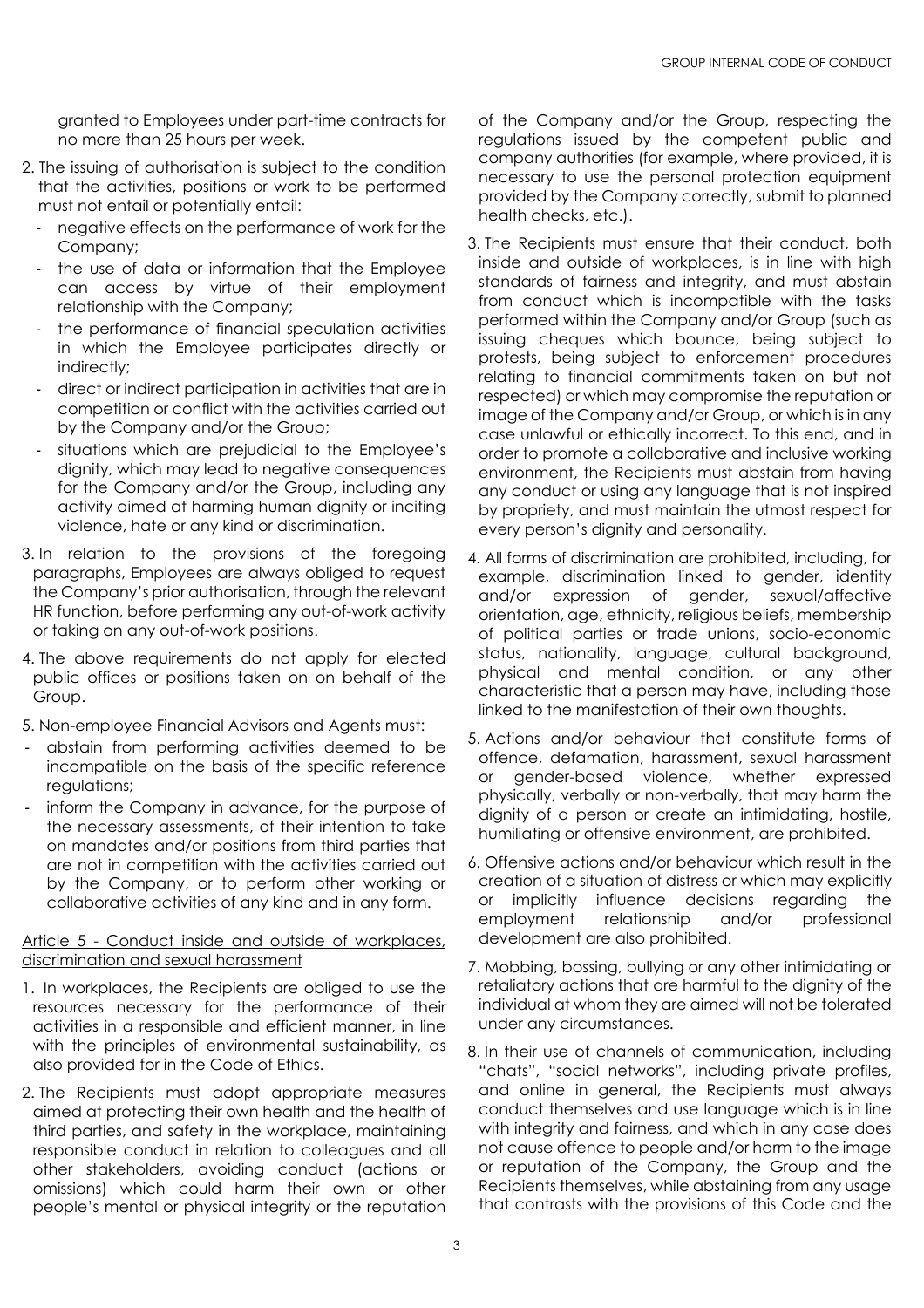rules of conduct for cybersecurity that are in force at any given time.

Article 6 - Personal transactions involving financial instruments and cryptocurrencies

- 1. The Recipients are prohibited from performing transactions involving financial instruments with customers as counterparties, including through intermediaries.
- 2. Employees, Non-employee Financial Advisors and Agents are also prohibited from carrying out transactions and/or transactional strategies which have highly speculative characteristics and/or which, due to their size or risk profile, may compromise the equity/financial position of the entity involved, such as:
	- carrying out transactions for the purchase and sale (or vice versa) of the same currency and/or the same financial instruments in the same day;
	- carrying out transactions in cryptocurrencies;
	- carrying out short sales, even if hedged by securities lending;
	- carrying out transactions in derivative instruments, such as those identified in Article 1, paragraph 2, of the Italian Consolidated Law on Finance (for example: covered warrant, options, futures and leverage certificates). The prohibition excludes transactions in certificates, ETFs, ETCs and ETNs, provided that they do not constitute leverage, as well as transactions in CAP derivative instruments aimed at hedging the interest rate risk on residential mortgages.

3. Without prejudice to the provisions of the previous paragraphs, Employees are also prohibited from:

- carrying out personal transactions which, due to the number or frequency thereof, distract the individual carrying them out from performing their duties within the company;
- sending orders directly to the order execution structures (if these are separate from the order receipt and transmission structure); they must instead necessarily deal with the order receipt and transmission structure (for example: Branch, Online Branch, Internet Banking);
- insert their own transactions directly (that is, without using the normal order collection channels such as the Internet) into the Company's procedure for the receipt and transmission of orders or carrying out transactions of an administrative-accounting nature, in their own interests or which also provide for charges on accounts of which the Employee is the co-holder or a delegate. (The aforementioned transactions must be carried out by another Employee or be authorised in advance by the head of the structure.)
- 4. Without prejudice to the provisions of the previous

paragraph, employees working in structures which perform the execution service and the relative support areas who carry out personal transactions in financial instruments must not personally carry out the transactions necessary for carrying out personal transactions on the market (or take action to find a counterparty willing to match the transaction), even if the transactions were ordered through the order receipt and transmission structure.

- 5. Personal transactions carried out by Employees, Nonemployee Financial Advisors and Agents through another intermediary are subject to the same prohibitions contained in these rules of conduct.
- 6. The principles and restrictions provided for by the Group Rules for Personal Transactions are also applicable to Employees of all Companies which provide services and investment activities, as well as asset management companies, SICAVs or SICAFs belonging to the Group, operating within the European Union, as well as Non-employee Financial Advisors and Agents of said Companies. Every Company may make additions and amendments to the said Rules, containing more stringent or different rules based on the particularities that characterise them, which must first be subject to assessment by the Parent Company.
- 7. The provisions of the Internal Dealing Regulations adopted by the Parent Company also remain without prejudice.

## Article 7 - Personal transactions in conflict of interest

- 1. In the performance of their own functions, Employees, Non-employee Financial Advisors and Agents must abstain from carrying out any activity relating to themselves, their spouse/civil partner/cohabiting partner, blood or marital relatives up to the fourth degree. For example, the following activities are prohibited:
	- arranging and/or granting loans or any other form of facility in favour of themselves or in favour of their spouse/civil partner/cohabiting partner, blood or marital relatives up to the fourth degree; in such cases, the loan or facility must be arranged and granted by another Employee. In the absence of another authorised Employee, only the arrangement activity may be carried out by the interested party, with the obligation to specify the conflict of interest in the proposal.

This possibility does not, in any case, extend to practices subject to automatic decisions;

- carrying out accounting-type transactions, whether in branch or in the back office, which affect accounts where they, or their spouse/civil partner/cohabiting partner, blood or marital relatives up to the fourth degree, are holders or delegates; in such cases, the transaction must be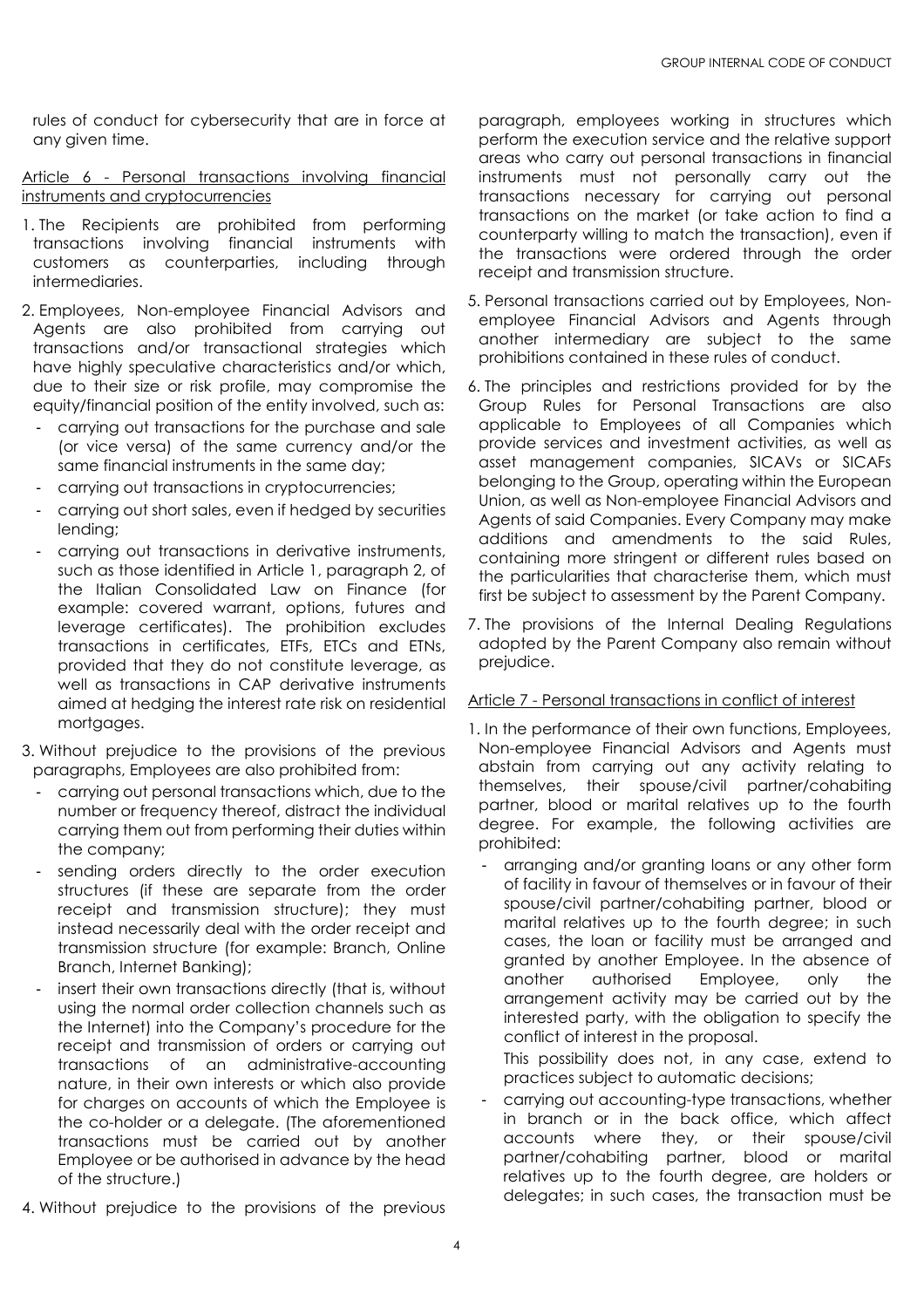carried out by another employee or validated by the manager of the operating unit in which the transaction is carried out.

- 2. The establishment of financial relationships of credit/debt (e.g. granting or receiving loans, including if they are free of charge) between entities specified in the previous paragraph, and/or with customers, is also prohibited; this, in order to prevent situations that could bring about relational difficulties or conflicts of interest, and compromise interpersonal relationships within the Companies. This prohibition does not apply to debt/credit relationships with their own spouse/civil partner/cohabiting partner, blood or marital relatives up to the fourth degree, or financial transactions concerning securities listed on the regulated markets.
- 3. For Management Board Members and Key Function Holders, the application of the specific regulations on conflicts of interest concerning them remains without prejudice.

## Article 8 - Management of own accounts and personal financial situations

- 1. Employees, in the use of accounts and banking services, at any Group Company, of which they are the holder, joint holder or delegate, are obliged to respect the regulatory and contractual provisions that govern those accounts and services, and must abstain from any conduct and/or operations which are not provided for by said provisions or are in any case incompatible with them (by way of example, allowing other to use one's own credit/debit cards, or one's own personal credentials for accessing internet banking services, is prohibited).
- 2. In order not to compromise their own financial position and/or not to conduct themselves in a manner that is incompatible with their own position of employment, Employees, Non-employee Financial Advisors and Agents are prohibited from:
	- going into overdraft on the granted credit line;
	- using payment cards or other means of payment in an improper manner or in order to generate fictitious funds, through the systematic use of cash advances, for example;
	- exceeding borrowing thresholds, including with other intermediaries or entities (e.g. through mortgage, loans, consumer credit, salary-backed loans, the use of credit cards, the issuing of bank guarantees, etc.) which may, even only partially, compromise their own ability to repay;
	- practising, including in their private lives, activities which could potentially harm their financial position (such as gambling, betting, even if practised at authorised shops and websites).
- 3. Processing transactions of a commercial nature on accounts under special conditions for Group personnel

is also prohibited. This prohibition does not apply to transactions linked to out-of-work activities and positions that have been previously authorised by the company on the basis of the provisions of Article 4 of this Code.

## Article 9 - Sensitive information

- 1. Anyone who, by virtue of their role or the work activities they carry out, has access to sensitive information (inside, confidential or in any case cited in the various relevant regulations) concerning Group Companies and the financial instruments issued by them, or thirdparty companies and the financial instruments issued by them, is obliged to strictly comply with the laws and regulations on market abuse, as well as the internal procedures governing the management of such information and its disclosure to the market.
- 2. Sensitive information acquired by the Recipients by virtue of their role and/or in relation to the performance of their work activities must be treated in compliance with the regulations and procedures in force and in a manner that always guarantees its confidentiality and privacy.
- 3. Sensitive information may only be circulated within the Company's structures, or the Group Companies, among those people who have an effective and justified need to know it for work reasons or by virtue of the role that they perform. Anyone who becomes aware of or manages such information must employ the highest level of diligence to keep it sensitive and comply with the procedures adopted by the Company and the provisions of Article 19 of this Code.
- 4. The Recipients must not use sensitive information received from customers (including investment and disinvestment orders) or information of which they become aware in the context of their own work activities or by virtue of the role they perform in order to carry out personal transactions or transactions on behalf of third parties, including through intermediaries, or advise third parties to carry out transactions on the basis of such information.
- 5. The Recipients must in no way make use in their own interests or in the interests of third parties – of sensitive information which they have come to possess, including outside of their working environment, and particularly sensitive information which relates to listed companies or companies in the process of being listed.

If the Recipients remain in possession of sensitive information relating to the Company and/or the Group, customers or third-party companies, after the cessation of their contractual relationship, they are prohibited from disclosing it to third parties, unless requested by the Company and/or the Group or the Public Authorities.

Article 10 - Joint accounts, the granting of powers of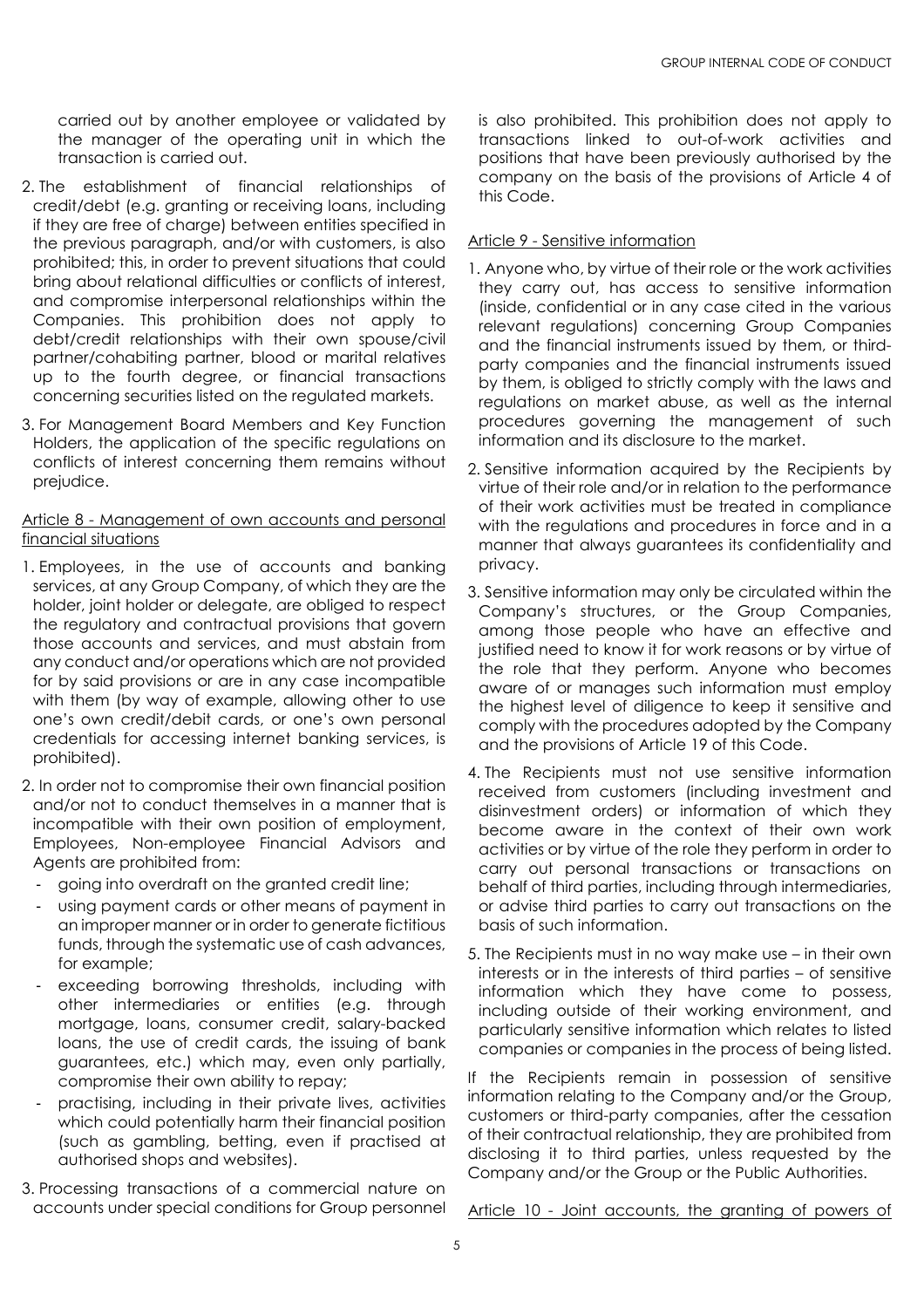#### attorney and mandates

- 1. Employees, Non-employee Financial Advisors and Agents are prohibited from opening or being holders of joint accounts at Group Companies, unless the joint holders are their spouse/civil partner/cohabiting partner, blood or marital relatives up to the fourth degree.
- 2. Employees, Non-employee Financial Advisors and Agents are prohibited from accepting powers of attorney, delegated powers or mandates, including on a de facto basis (such as the use of customer credentials and/or codes) applicable to accounts held by customers, and from granting powers of attorney, delegated powers or mandates to customers in relation to their own accounts held at Group Companies, and from issuing or receiving guarantees, unless the counterparties are (in both cases) their spouse/civil partner/cohabiting partner, blood or marital relatives up to the fourth degree.
- 3. Exceptions from the prohibitions referred to in paragraphs 1 and 2 are only possible subject to specific authorisation provided following an adequately justified/documented request and supported by needs of an extraordinary nature.
- 4. Without prejudice to the provisions of Articles 3 and 4, for cases of legal representation (e.g. guardians, receivers, interim directors), organic or functional representation (e.g. treasurers in non-profit sector organisations, religious organisations, companies), Employees, Non-employee Financial Advisors and Agents must request express authorisation from the competent company function or structure in order to be able to accept powers of attorney or delegated powers relating to the accounts held by the represented entities at Group Companies.
- 5. In relation to Management Board Members and Key Function Holders, the application of the specific procedures adopted by the Company pursuant to Articles 53 and 136 of the Consolidated Law on Banking and Article 2391 bis of the Civil Code remain without prejudice.

## Article 11 - Use of company assets, services and work tools

- 1. Unless otherwise indicated, the use of corporate assets and services (e.g. the mail and concierge services), in addition to company work tools, must take place exclusively for the purposes of the performance of company activities and for the purposes authorised by the competent functions, in compliance with the specific provisions on this subject.
- 2. Corporate assets and work tools (such as personal computers, access codes and passwords, company telephones, fax machines and mobile phones, tablets,

external devices such as USB sticks, company email inboxes, company cars, etc.) must be used and stored with the utmost diligence, and returned at the request of the Company and in any case upon the cessation of the employment relationship.

3. Under no circumstances is the use of work tools by third parties permitted, unless through processes that are specifically governed by the Company; the transfer to third parties of data collected by virtue of company activities (for example: data acquired from external databases/information providers, even if processed internally), is also prohibited.

# Article 12 - Personal data processing and protection

- 1. Without prejudice to the specific regulations on the matter and the behavioural provisions contained in the relevant internal rules, personal data must be:
	- processed lawfully, fairly and in a transparent manner in relation to the Data Subject;
	- collected for specified, explicit and legitimate purposes and not further processed in a manner that is incompatible with those purposes;
	- adequate, relevant and limited to what is necessary in relation to the purposes for which it is processed;
	- accurate and, if necessary, updated;
	- kept in a form which permits identification of Data Subjects for not longer than is necessary for the purposes for which the personal data is processed;
	- processed in a manner that guarantees adequate security.

By way of example, the following activities are prohibited:

- recording data, such as addresses, email addresses and telephone numbers, which is not true or in any case does not relate to the Data Subjects;
- acquiring and/or processing data or information and/or creating databases/lists that are not necessary and directly pertinent to the performance of one's own function; therefore, all access to personal data must take place in execution of the activities carried out or on the basis of a request from the Data Subject (for example, even consulting the personal details and/or account details of customers in the absence of specific service needs or a request from the Data Subject is prohibited).
- disclosing data that is already subject to professional secrecy. This confidentiality obligation does not cease at the end of working hours, or the cessation and/or modification of the Employee's relationship with the Company.
- 2. Files, notices and information of any type that contain personal data must be kept with care so that it is not accessible by unauthorised persons, neither physically (e.g. documents left unattended on a desk or shelves within the work place) nor electronically (e.g. data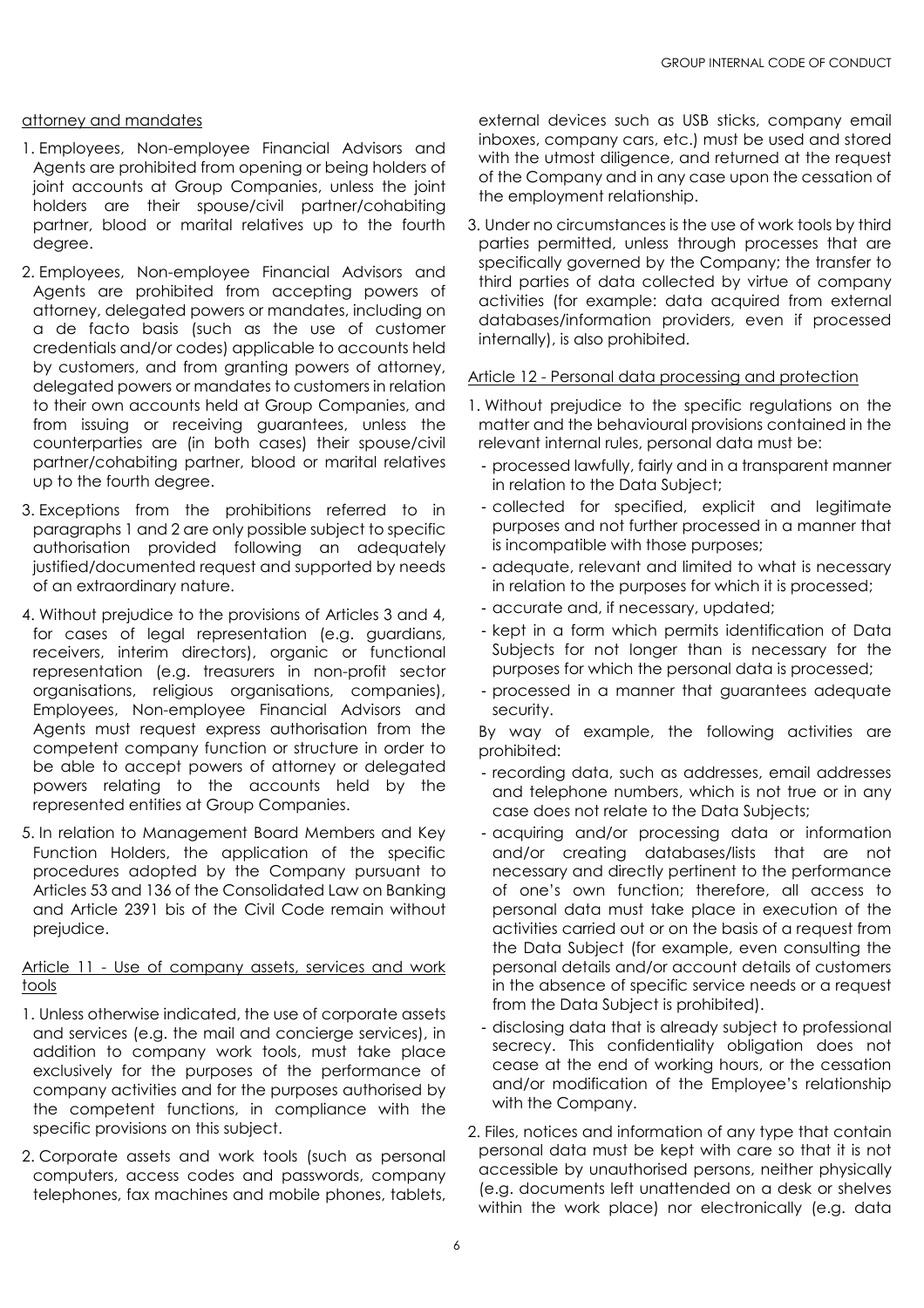accessible on personal computers or unlocked mobile phones in the event that Employees leave their workstation temporarily).

## **SECTION III**

#### **RELATIONS WITH THIRD PARTIES**

#### Article 13 - Relations with the Authorities

- 1. Relations with national, EU and foreign Authorities, supervisory authorities, Regulators and Supervisors, must be inspired by principles of transparency, professionalism and full collaboration, in line with the provisions of the Organisational, Management and Control Model adopted pursuant to Legislative Decree 231/01, where applicable, and the legislation on the fight against corruption.
- 2. Communications and reports, including those required on a periodic basis, must be provided in a complete and timely manner, in full compliance with the regulations in force at any time and the internal procedures adopted by the Company and the Group.

#### Article 14 – Relationships with the Public Administration and other external entities

Relations with public administrations, political organisations, trade unions and other external entities must be inspired by the maximum degree of fairness, integrity, impartiality and independence, in line with the provisions of the Organisational, Management and Control Model adopted pursuant to Legislative Decree 231/01, where applicable, and the leaislation on the fight against corruption.

#### Article 15 - Relations with customers and counterparties in general

In their relations with customers, and in external relations in general (including relations with suppliers, for example), all Management Board Members and Key Function Holders with executive roles, and all Employees, Non-employee Financial Advisors and Agents are obliged to:

- ensure that their conduct is in line with the criteria of inclusion and non-discrimination, courtesy, collaboration, fairness and transparency.
- ensure that their conduct strives for the highest degree of integrity, impartiality and independence, providing – where required or necessary – complete and adequate information and under all circumstances avoiding elusive and unfair acts or acts which in any case even partially compromise the independence of mind of the interlocutor, in line with the provisions of the Organisational, Management and Control Model adopted pursuant to Legislative

Decree 231/01, where applicable.

By way of example, in order to protect the interests and assets of customers, in customer relations the following activities are prohibited:

- providing false accounts;

- promoting conditions or yields that differ from reality;
- entering fictitious transactions in the accounts in order to cover up temporal misalignments between investments and disinvestments;
- eluding regulations on investment services (for example: changing the reserve and spending limits declared by the customer, inserting untrue details that lead to the customer being profiled in a manner that does not respond to their actual investment needs or using fictitious transactions aimed at changing the assessment of an investment's suitability);
- preparing and deciding on financing transactions channelled by unauthorised credit brokers and/or entities that have not signed a specific agreement for such purposes through the competent functions of the Company.

In this regard, refer to the specific regulations prepared by the Company and the Group on relations with customers and the fight against corruption.

## Article 16 – Complementary item, gifts and benefits

- 1. Without prejudice to the provisions of the Organisational, Management and Control Model adopted pursuant to Legislative Decree 231/01, the Group's Anti-Corruption Guidelines and the specific internal regulations, in the context of ordinary business relations the complementary items offered are only aimed at promoting the image of the Company and/or Group and can in no way be interpreted as exceeding normal commercial practice or courtesy, nor as a means used in order to obtain preferential treatment in the performance of any practice and/or activity linked to the Group.
- 2. The Recipients shall operate according to the promotional procedures established by the Company and the Group, presided over by the competent Functions, and shall abstain from conduct and practices which are not permitted by law, by commercial practice and by the codes of ethics of the company and entities, including public entities, with which they have relations; it is recommended that Recipients review said codes of ethics.
- 3. In internal relations and in relations with customers, public administrations, political organisations and trades unions, in addition to relations of an institutional nature, including in the international context, and particularly relations with institutions or bodies of the European Union, the public administration and the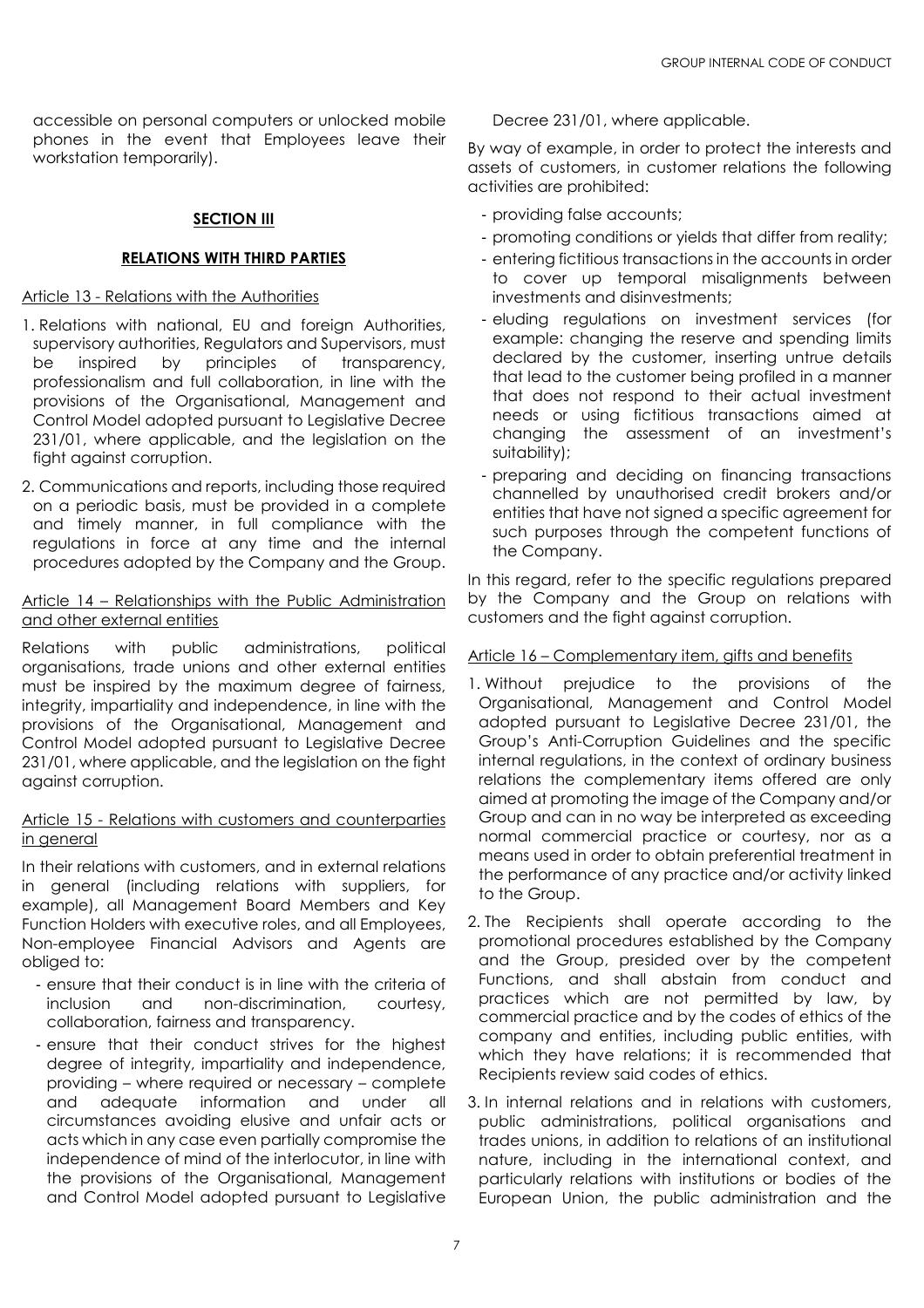judicial authority, all Recipients are prohibited from promoting, giving and/or receiving – whether directly or through intermediaries – donations, gifts, favours, sums of money or benefits of any kind, which are not directly attributable to normal relations of courtesy or which may lead to conduct that is in contrast with the interests of the Company and/or the Group and/or their customers and/or the third-party organisation, or which in any case could compromise or potentially compromise their independence of mind and operational correctness.

- 4. Low-value gifts, or donations of goods or services given in the context of ordinary business and institutional relationships, as defined in the Organisational, Management and Control Model adopted pursuant to Legislative Decree 231/01 and the Group's Anti-Corruption Guidelines, remain without prejudice.
- 5. Requesting preferential treatment, leading counterparties to give such treatment or, in any case, unfairly influencing decisions, is prohibited in any event.
- 6. In the event that Employees, Non-employee Financial Advisors and Agents become aware that they, or a person related to them (spouse/civil partner/cohabiting partner, blood or marital relatives up to the fourth degree) have been designated as a beneficiary of insurance policies, inheritances, legacies or assets left by third parties who are in contractual relationships with a company from the Intesa Sanpaolo Group (customers, suppliers, etc.), they must report this to the Company in a timely manner for the consequent decisions to be made, which they must abide.

In any case, the acceptance of such financial benefits cannot be authorised if the benefit is exclusively attributable to the working activities carried out; the Employee, Non-employee Financial Advisor or Agent has the burden of demonstrating, in a non-generic manner, that the benefit is attributable to other reasons. The foregoing provisions exclude cases in which the person giving the benefit is linked to the recipient by virtue of being a spouse/civil partner, blood or marital relative up to the fourth degree, or proven cohabiting partner.

Article 17 - Conflicts of interest in the provision of investment services and activities, ancillary services or in the distribution of insurance-based investment products to customers

1. On the basis of the provisions of the Group Rules for the Management of Conflicts of Interest, the Group identifies conflicts of interest, even if only potential conflicts, with customers that could arise in the provision of investment services and activities, ancillary services or a combination of such services, or during the distribution of insurance-based investment products; to that end, the Companies that provide investment

activities and services or distribute insurance-based investment products, as well as the Group's asset management companies, SICAVs and SICAFs, operating within the European Union, adopt the aforementioned Group Rules and are obliged to keep the appropriate register of conflicts of interest.

2. Where – in the provision of investment services and activities, ancillary services or in the distribution of insurance-based investment products to customers – Employees, Non-employee Financial Advisors and Agents find themselves in a conflict of interest with other stakeholders, they must respect the internal and external regulations in force at any given time, to protect and defend the interests of customers.

## Article 18 - Media relations

- 1. Without prejudice to the duties of the Corporate Bodies, the specific Functions responsible for the Group's external relations constitute the exclusive point of reference, for all Companies, with media operators in Italy and abroad, except for cases in which this has been specifically delegated.
- 2. Media relations must be carried on in accordance with the procedures provided for by the internal regulations of the Group and each Company, where expressly delegated, and in compliance with the legislation in force at any given time.

# **SECTION IV**

## **RULES ON ORGANISATION AND CONTROL**

## Article 19 - Accounting and operational segregation

- 1. The Group, and every Company, have adequate organisational structures to ensure the independence of assessment, the clear and appropriate allocation of responsibilities, and the segregation of duties.
- 2. Every Company also adopts the most appropriate organisational model and procedures in order to prevent the commission of offences, with particular reference to those which could entail the administrative liability of the Company itself.
- 3. Employees are obliged to rigorously comply with the rules on the accounting segregation, as well as the rules on organisational segregation between structures, including for the purpose of the correct management of conflicts of interest and inside and/or confidential information, as governed in the specific internal rules and procedures on the respective matters in force at any given time.

## Article 20 - Administrative and accounting management

1. Operations must be represented in a correct, complete and timely manner in the accounting records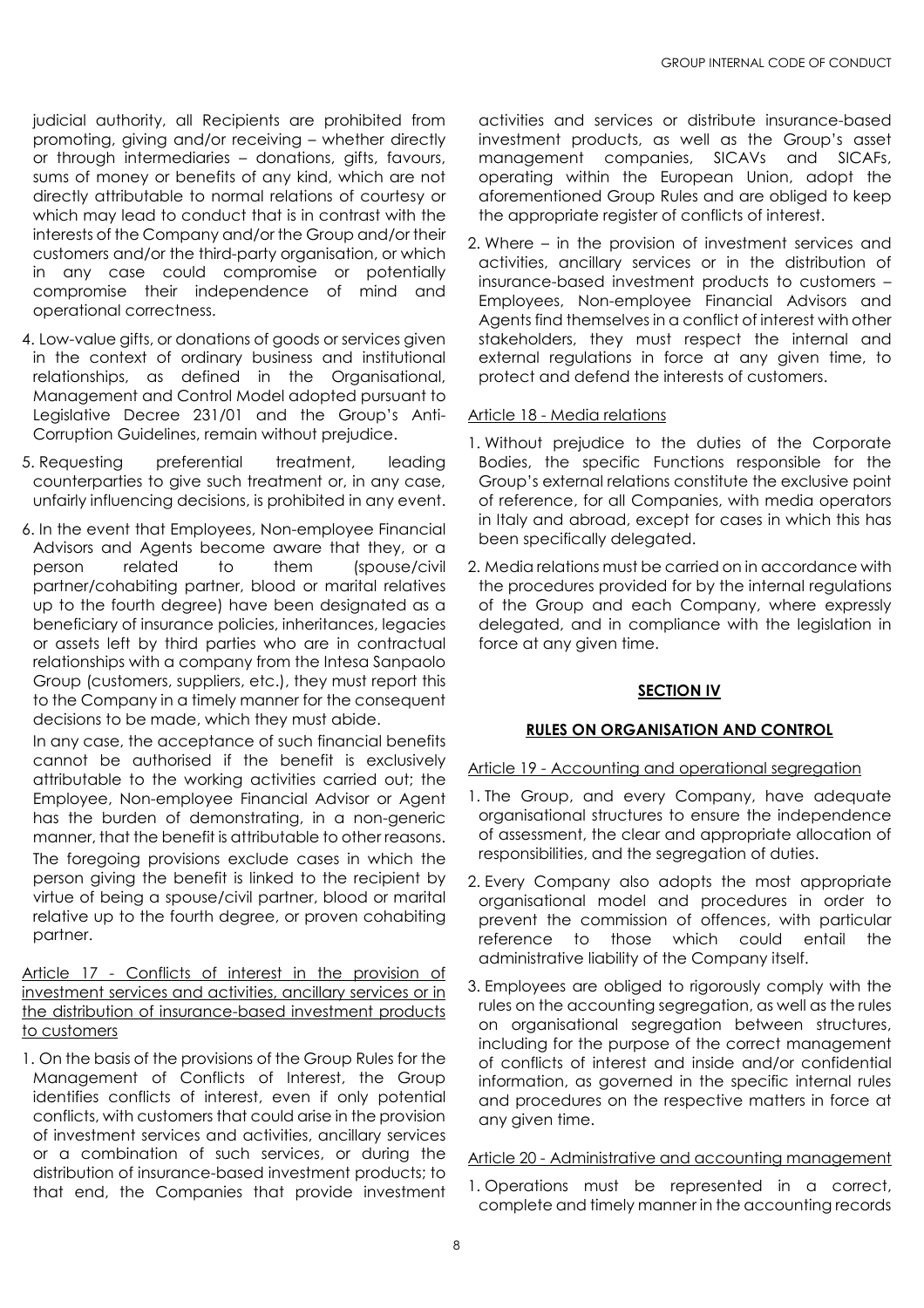and in the company databases, in order to ensure the correct and truthful representation of the economic, equity and financial performance of the Company and the Group.

2. Each Management Board Member and Key Function Holder directly or indirectly involved in the management of the relevant Company, and each Employee, is therefore obliged to collaborate in the reporting of all operations and to keep documentation related to the activities carried out, according to criteria which ensure that it is easily traceable. The foregoing, in respect of the administrative and accounting procedures in place for the preparation of the financial statements and all other financial reporting, both in support of the attestations required from the manager responsible for preparing the Company's financial reports, where present, and to protect the reliability of the corporate communications issued by the Company and the Group.

## Article 21 - Checks, reports and restrictions on activity

- 1. Compliance with this Code is subject to supervision and monitoring by the competent governance and control functions. The Parent Company ensures that the performance of such activities within the Group takes place independently according to adequate professional standards and, in particular, that:
	- those to whom the abovementioned control activities are allocated possess adequate experience and professionalism;
	- the governance and control functions involved operate with resources and tools that are appropriate for the volumes and complexity of the activity to be subject to control;
	- the control activities are planned, correctly targeted at the areas characterised by the greatest corporate risk, carried out with the utmost care and diligence, and adequately documented in order to support the outcomes of checks and any recommendations given.
	- the outcomes of the control activities are subject to direct reporting to the corporate bodies;
	- structure heads are informed of any problems to be addressed in a timely manner.
- 2. With the exception of interpersonal issues (disputes between colleagues, for example) which, where significant, must be reported to the direct superior, HR function or relevant corporate individual/structure, anyone who becomes aware of unlawful situations or situations which are in any case irregular is encouraged to inform the Audit function, as an independent body obliged to keep the strictest confidentiality in the performance of its audits, in a timely manner.

Every Company guarantees that individuals who report such situations shall not be subject to any reprisals,

discrimination or penalisation, while ensuring the strictest confidentiality, without prejudice to legal obligations.

To aid the processing of such reports, and without prejudice to the possibility of using traditional channels (direct reporting to the Audit Function or through the direct superior, HR function or relevant corporate individual/structure), the Group offers a process with specific characteristics, known as whistleblowing, which can be used if there is even just a suspicion that any of the following has occurred or could occur:

- a breach of rules governing banking, financial and insurance activities and other activities linked or instrumental thereto;
- a breach of regulations, policies and/or procedures internal to the company;
- any conduct which gives rise to conflicts of interest;
- any criminal offence.

In such cases, the party involved may report the issues by writing to the specific email addresses made available by the Group. Without prejudice to legal obligations, the reporting system ensures the reporting person's confidentiality, ruling out the risk of retaliatory, disloyal or discriminatory conduct.

- 3. The Group has also provided the possibility of using additional process for the reporting of:
	- breaches of the Code of Ethics, to be sent to the specific email address;
	- conduct that is not in line with the principles of sustainable commercial practices, respectful of the dignity of the workers and the needs of the customers, through the "Io Segnalo" active listening system;
	- breaches of the Organisational, Management and Control Model pursuant to Legislative Decree 231/2001, to be reported to the Surveillance Body;
	- breaches of the Group's Anti-Corruption Guidelines, to be reported to the Company Head of Anti-Corruption.

In these cases, the Group also guarantees that individuals who report such situations shall not be subject to any reprisals, discrimination or penalisation, while ensuring the strictest confidentiality, without prejudice to legal obligations.

- 4. In order to aid the performance of internal controls concerning the conduct of its own Management Board Members and Key Function Holders, Employees, Nonemployee Financial Advisors and Agents, and to prevent any abuse, Group Companies may adopt the following measures, making use of the relevant Parent Company Functions if necessary:
	- introduce forms of monitoring, particularly in the event that the aforementioned individuals come to possess inside and/or confidential information relating to issuers of financial instruments that are listed or in the process of being listed;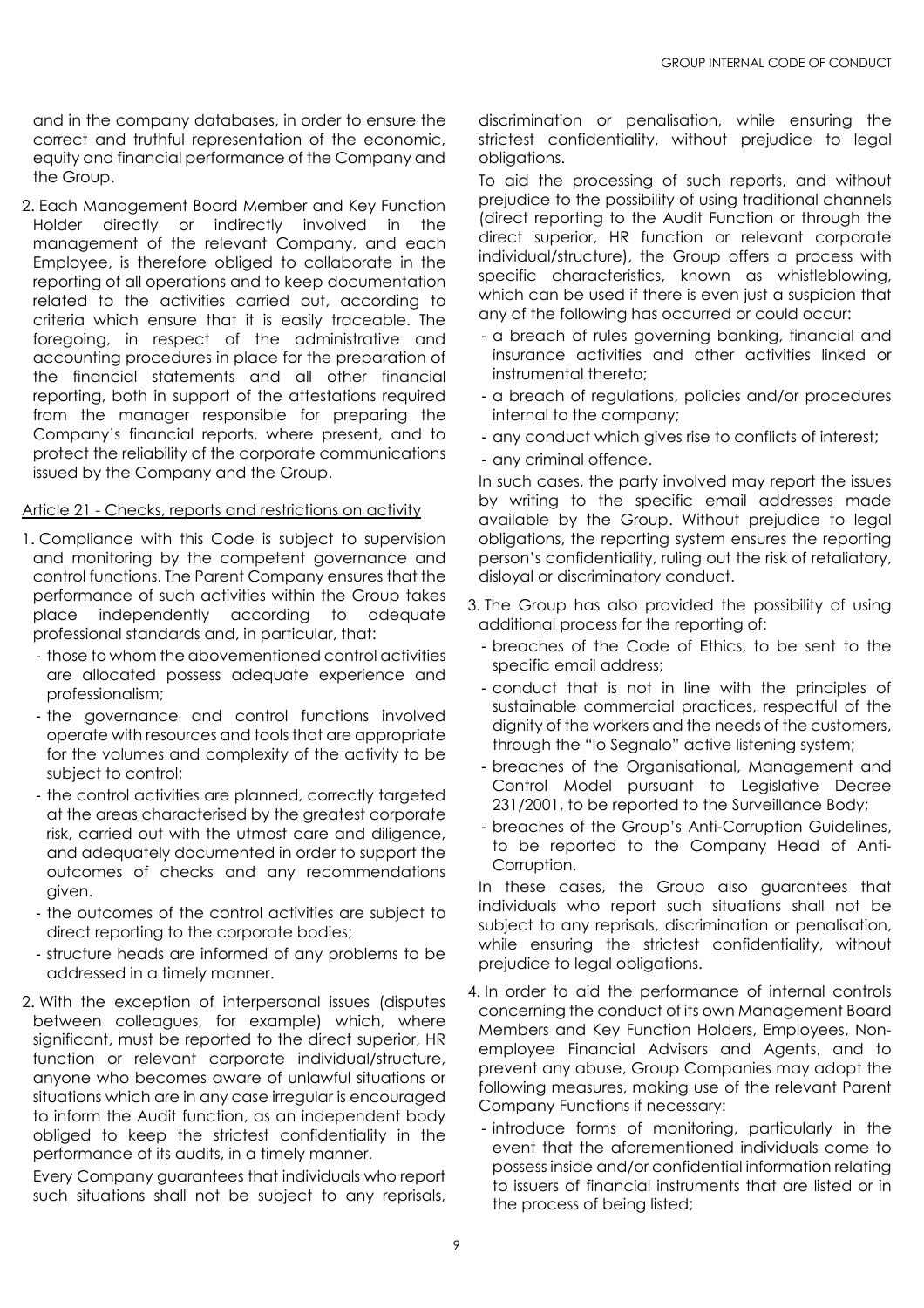- perform checks and controls on all existing accounts at any Group Company, including those of which the aforementioned individuals are the holders, joint holders or delegates, aimed at identifying abnormal or risky conduct;
- adopt measures (restricted lists, for example) aimed at limiting or prohibiting operations involving certain financial instruments for individual entities or categories of entities or operating structures within the Company.

## Article 22 - Sanctions

- 1. If breaches of the aforementioned rules are found to have been committed by Employees, disciplinary measures will be taken against them in compliance with what is established by the law, collective bargaining agreement and the disciplinary code in force.
- 2. Breaches of the obligations and prohibitions provided for by the Code committed by Management Board Members and Key Function Holders shall be assessed, for all consequent purposes, by the relevant Company's control body, which shall implement the initiatives deemed most appropriate in compliance with the applicable regulations.
- 3. Measures against Non-employee Financial Advisors, Agents and external Collaborators must be taken in compliance with the contractual clauses contained in the relative agreements, without prejudice to the fact that breaches of the obligations and prohibitions referred to above may constitute cause for the termination of the contract. Similarly, breaches of the obligations and prohibitions contained in the Code may entail the termination of internships/traineeships.
- 4. All breaches which bring about a loss for the Company and/or Group may entail an obligation to compensate for the individual responsible for said loss.

## **Definitions (in alphabetical order)**

**Agent:** individual who permanently takes on the role of promoting the conclusion of contracts in a certain zone on behalf of another party, against remuneration.

#### **Ancillary services:**

- a) custody and administration of financial instruments on behalf of customers, including custody and connected services such as the management of cash/collateral and excluding the function of managing securities accounts at the highest level;
- b) granting of credit or loans to investors to allow them to perform a transaction relating to one or more financial instruments, in which the company granting credit or loans intervenes;
- c) corporate consulting on capital structure, industrial strategy and related matters, as well as consultancy and services relating to company mergers and acquisitions;
- d) currency exchange service when linked to the provision of investment services;
- e) investment research and financial analysis or other forms of general recommendation relating to transactions in financial instruments;
- f) services connected with firm underwriting;
- g) investment services and activities as well as the ancillary services previously listed and connected to derivative instruments specifically listed in the relevant regulations, if linked to the provision of investment or ancillary services.
- **Bossing:** specific form of mobbing that occurs when the perpetrator is a direct superior.
- **Bullying:** constant and repetitive conduct entailing arrogance and impertinence, prevarication, marginalisation, exclusion of one or more people, perpetrated by a single individual, and potentially with the connivance or complicity of others, or perpetrated by a group.
- **Company:** Intesa Sanpaolo Group Company at which the Management Board Member and Key Function Holder performs their role or for whom the Employee, Non-employee Financial Advisor, Agent or External Collaborator provides their services.
- **Confidential Information:** any information not in the public domain relating to both the sphere of activity of a company, with or without listed financial instruments, concerning facts or circumstances of particular importance in terms of organisational, equity, economic, financial or strategic terms or significant for the continuation of the business itself, and the financial instruments issued by the issuer.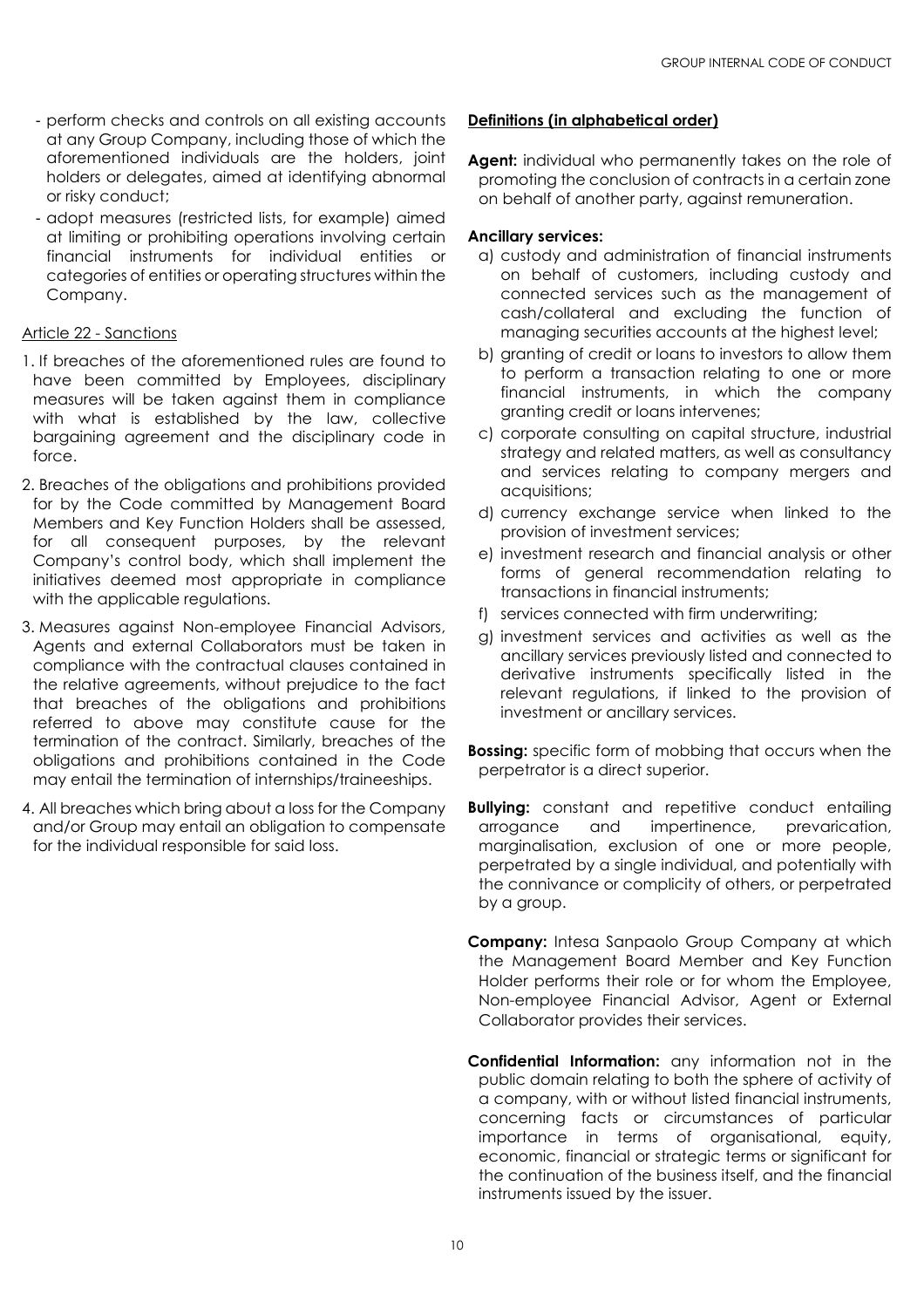- **Data Subject:** pursuant to the regulations on the protection of personal data, this is the natural person to whom the personal data subject to processing refer.
- **External collaborator:** individual who is not in a subordinate employment relationship with the Company, and who provides his/her services to the Company on an exclusive, non-exclusive, continuous or non-continuous basis, excluding Non-employee Financial Advisors and Agents.
- **Harassment:** undesired conduct, expressed in a physical, verbal or non-verbal manner which violates the dignity of a person, causes unease and/or creates an intimidating, hostile, degrading, humiliating or offensive climate. The definition of harassment also includes undesired acts or conduct carried out for reasons of gender, race, ethnic origin, nationality, age, disability, religion, sexual orientation, identity or expression of gender.

# **Inside Information:**

- a) information of a precise nature, which has not been made public, directly or indirectly concerning one or more issuers of financial instruments that are listed or in the process of being listed within the European Union or one or several financial instruments that are listed or in the process of being listed within the European Union, and which, if made public, could have a significant effect on the prices of such financial instruments that are listed or in the process of being listed within the European Union or on the prices of linked derivative financial instruments;
- b) in relation to derivative instruments on goods, information of a precise nature that has not been made public directly or indirectly concerning one or more of such derivative instruments or directly concerning the related spot commodity contract, and which, if disclosed to the public, could have a significant effect on the prices of such derivative instruments or the related spot commodity contracts, and if the information could reasonably be expected to be disclosed or must obligatorily be disclosed in accordance with European Union or domestic legislative or regulatory provisions, the market rules, contracts, common practice or customs, conventions on the relevant markets for derivative instruments on goods or spot contracts;
- c) in relation to emission allowances or related products subject to auction, information of a precise nature, which has not been made public, directly or indirectly concerning one or more such instruments, and which, if disclosed to the public, could have a significant effect on the prices of such financial instruments or on the prices of related derivative financial instruments;

d) in relation to persons responsible for the execution of orders relating to financial instruments, inside information also includes information transmitted by a customer linked to the customer's orders on financial instruments pending execution, which is undoubtedly of a precise nature and concerns, directly or indirectly, one or more issuers of financial instruments and which, if disclosed to the public, would could have a significant effect on the prices of such financial instruments, on the price of the related spot commodity contracts, or on the price of related derivative financial instruments.

**Insurance-based investment products:** insurance products which, pursuant to European regulations (see Article 4, paragraph 2, of EU Regulation no. 1286/2014), offer a maturity or surrender value and where that maturity or surrender value is wholly or partially exposed, directly or indirectly, to market fluctuations;

## **Investment activities and services:**

- a) reception and transmission of orders regarding one or more financial instruments;
- b) execution of orders on behalf of customers;
- c) trading for own account;
- d) portfolio management;
- e) investment advice;
- f) firm underwriting of financial instruments and/or placement of financial instruments based on an irrevocable commitment towards the issuer;
- g) placement of financial instruments without irrevocable commitment towards the issuer;
- h) management of multilateral trading facilities;
- i) management of organised trading facilities.

**Key Managers:** managers with strategic responsibilities.

**Leveraged Financial Instrument:** financial instrument which allows the investor to purchase or sell financial assets for an amount that exceeds the capital owned and to benefit, thanks to the leverage effect, from a potential return that is greater than would derive from a direct investment in the underlying.

# **Management Board Members and Key Function Holders:**  members of Management and Control Bodies.

**Mobbing:** systematic conduct over a protracted period of time within the working environment which constitutes systematic and repeated hostile behaviour that ends up as forms of prevarication and psychological persecution, which can lead to the moral humiliation and marginalisation of the Employee, with a harmful effect on their mental/physical balance and their personality as a whole.